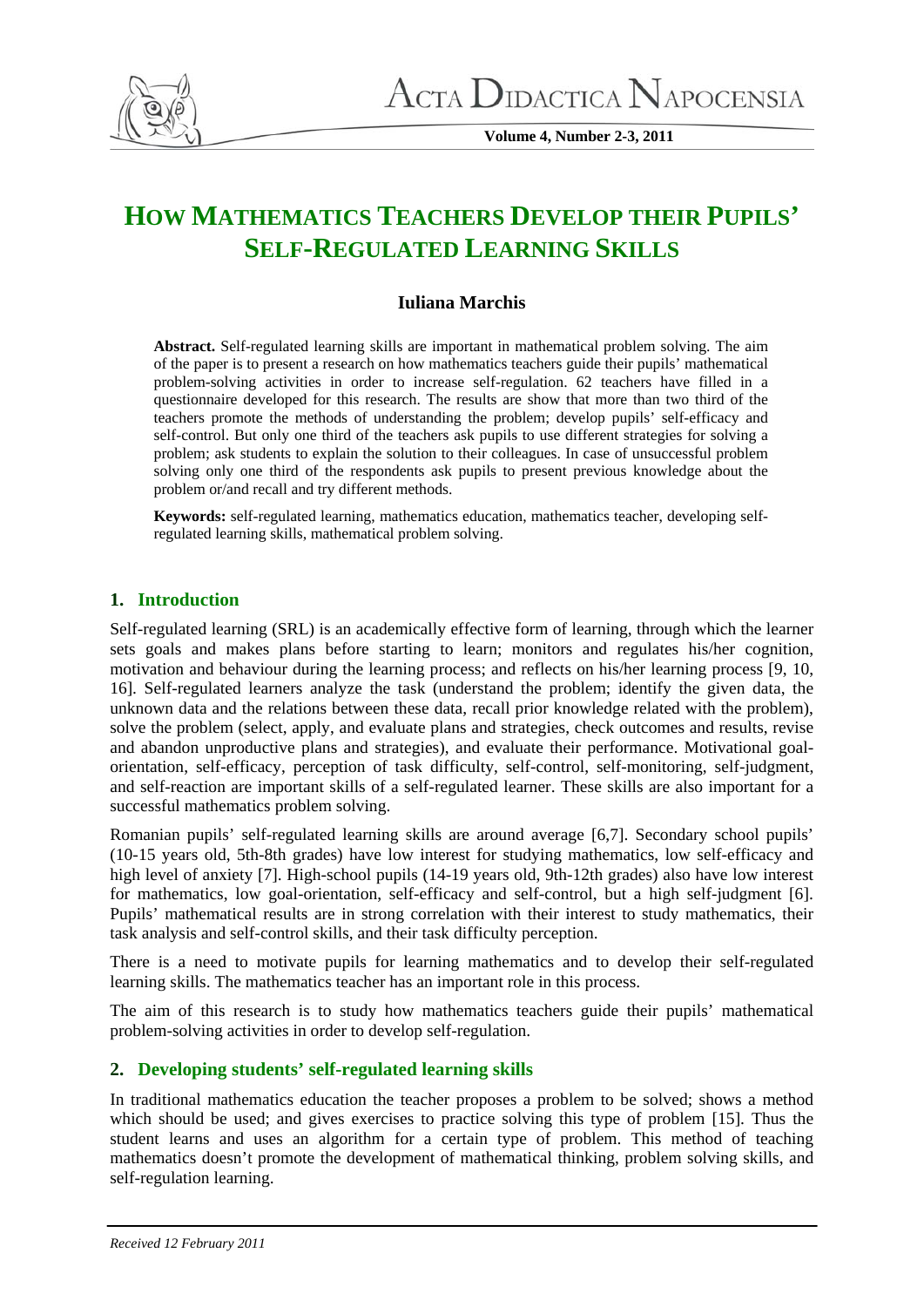Teachers should be aware that they should use teaching methods and strategies which develop pupils' problem solving and self-regulation learning skills.

Lester t al. [3] during a 12 week intervention in a seventh grade class used a chart with problemsolving tips to be used by the teacher and the students. Some of the tips contained in this chart are related with SRL, for example "be sure to check your work along the way" instruct to self-control. In this research no substantial differences were observed between pupils' activities before and after instruction because of the intervention's short time and the alternative use of problem-solving instruction with regular mathematics teaching.

Pape, Bell & Yetkin [8] reported the results of a one year long intervention of developing pupils' SRL skills in a seventh grade class. During the classes students were encouraged to make their solutions public, to name and describe their strategies, to use multiple representations while solving the problems. After the intervention period students were more able than previously to communicate mathematical understanding and justify their mathematical reasoning. A small proportion of students recognized the relationship between the strategies they used and the grades they got.

Samuelsson [13] has studied the impact of three different teaching method, traditional (with mostly frontal activities at the blackboard), independent work, and problem-solving on seventh grade pupils' arithmetic and self-regulated learning skills. The results show that students' self-conception is affected more with traditional or problem-solving method. This is because with these methods they get feedback from the teacher and from their colleagues. The interest of the pupils towards mathematics was the best developed by the problem-solving method.

Gandhi & Varma [2] have showed that the strategic content learning (SCL) approach promotes selfregulated learning in mathematics of class eight. Students taking part in the experiment gain in task performance, perception of task specific self-efficacy, and metacognitive awareness about mathematical tasks and strategies.

## **3. Research**

## **3.1. Design of the research**

The aim of the research is to study how mathematics teachers guide their pupils in problem solving. The focus is on that type of guidance which contributes to the development of self-regulated learning skills.

The research was conducted during May-June 2011 in Romania.

A questionnaire was developed as the main tool for collecting the data. The first 4 items are demographic questions, the next 16 items are related with the topic of the research and they are affirmations which have to be evaluated by the teachers on a 5-point Likert scale: from 1- not at all typical for me to 5 – totally describes me. The affirmations were formulated based on the theory of SRL and on the previous researches about teaching methods which develop students' SRL skills. Cronbach's alpha reliability for the test is .0.892.

The questionnaire was anonymously filled in by the respondents. 62 mathematics teachers have completed the questionnaire, 16.1% of them are male, 83.9% female. As regarding their age, almost half of the respondents (48.4%) have between 31 and 40 years old, 19.4% between 41 and 50 years old, 17.7% between 25 and 30 years old (see Figure 1).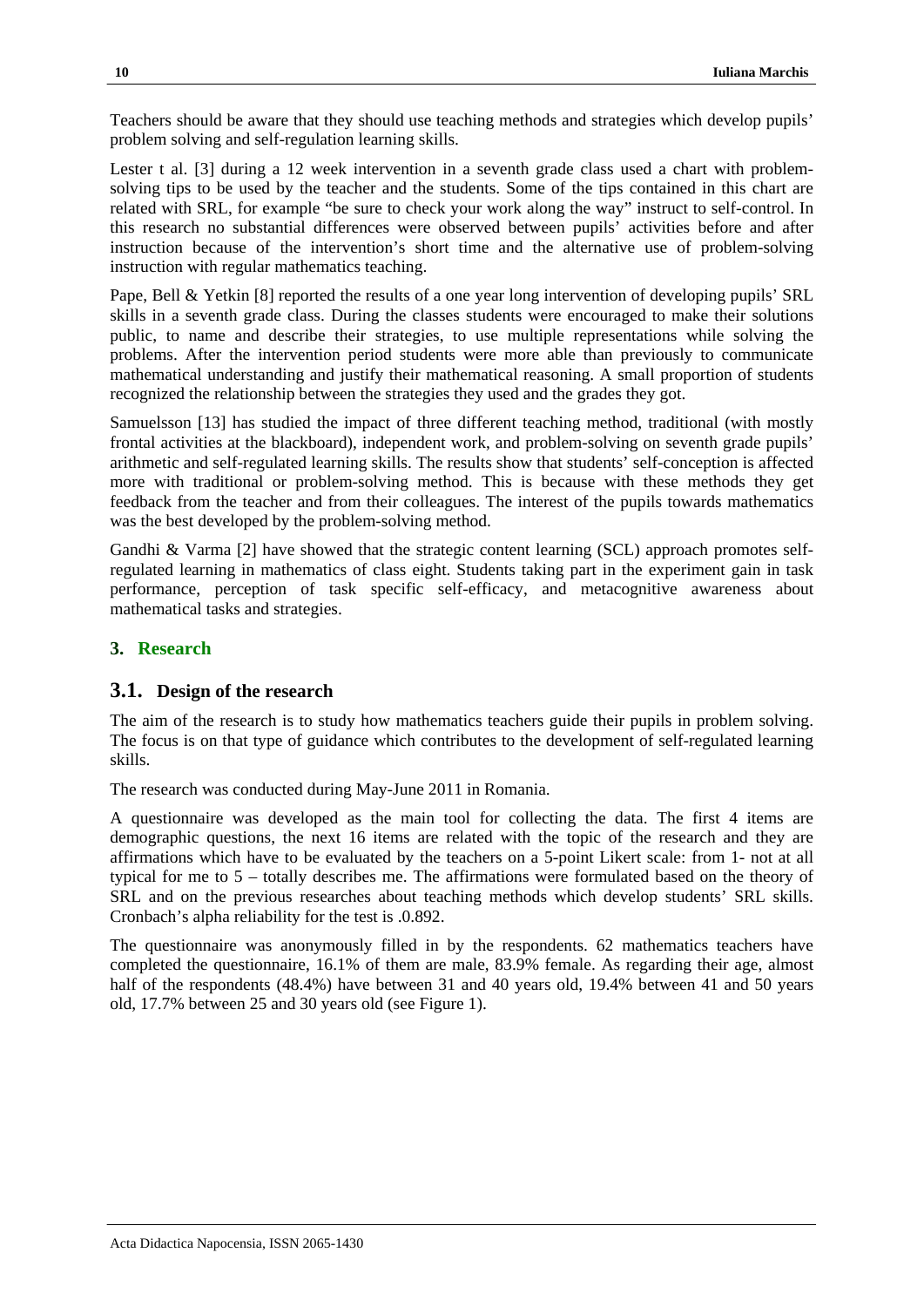

Figure 1. Respondents' age

One third of the teachers (32.3%) have between 11 and 15 years of teaching experience, 19.4%-19.4% between 2 and 6 respectively between 7 and 10 years of experience (for more details see Figure 2).



Figure 2. Respondents' teaching experience

50% of the respondents are teaching in primary school (grades 1-4, pupils' age between 6 and 11), 25.8% in secondary school (grades 5-8, pupils' age between 10 and 15), 4.8% in high-school (grades 9-12(13), pupils' age between 14 and 19), and 19.4% both in secondary and high-school.

#### **3.2. Results**

The responses are recorded in Table 1 and Table 2.

Table 1. How teachers' guide their pupils' during problem solving (the header is from 1- not at all typical for me to 5 – totally describes me, the numbers in the table are representing percentages)

| <b>Affirmation</b>                                                | 1   | 2    | 3    | 4    | 5    |
|-------------------------------------------------------------------|-----|------|------|------|------|
| I ask pupils to read carefully the text of the problem.           | 0.0 | 1.6  | 12.9 | 14.5 | 71.0 |
| I ask pupils to reformulate the text of the problem with their    | 0.0 | 11.3 | 27.4 | 32.3 | 29.0 |
| own words.                                                        |     |      |      |      |      |
| I ask pupils to write down data of the problem and the relations  | 0.0 | 1.6  | 21.0 | 21.0 | 56.5 |
| between these data.                                               |     |      |      |      |      |
| I ask pupils to check if all the data are used during the problem | 0.0 | 3.2  | 29.0 | 27.4 | 40.3 |
| solving.                                                          |     |      |      |      |      |
| I ask pupils to check, if the solution is correct.                | 0.0 | 1.6  | 19.4 | 30.6 | 48.4 |
| I ask pupils to solve the problem using different strategies.     | 1.6 | 32.3 | 30.6 | 29.0 | 6.5  |
| I ask pupils to choose the more efficient strategy if the problem | 0.0 | 8.1  | 38.7 | 29.0 | 24.2 |
| can be solved in different ways.                                  |     |      |      |      |      |
| I ask pupils to write down the detailed solution.                 | 0.0 | 3.2  | 40.3 | 32.3 | 24.2 |
| I ask pupils to explain the used strategy to their colleagues.    | 0.0 | 18.1 | 47.5 | 27.8 | 6.6  |
| I ask pupils to explain their strategy while solving the problem  | 0.0 | 14.5 | 35.5 | 33.9 | 16.1 |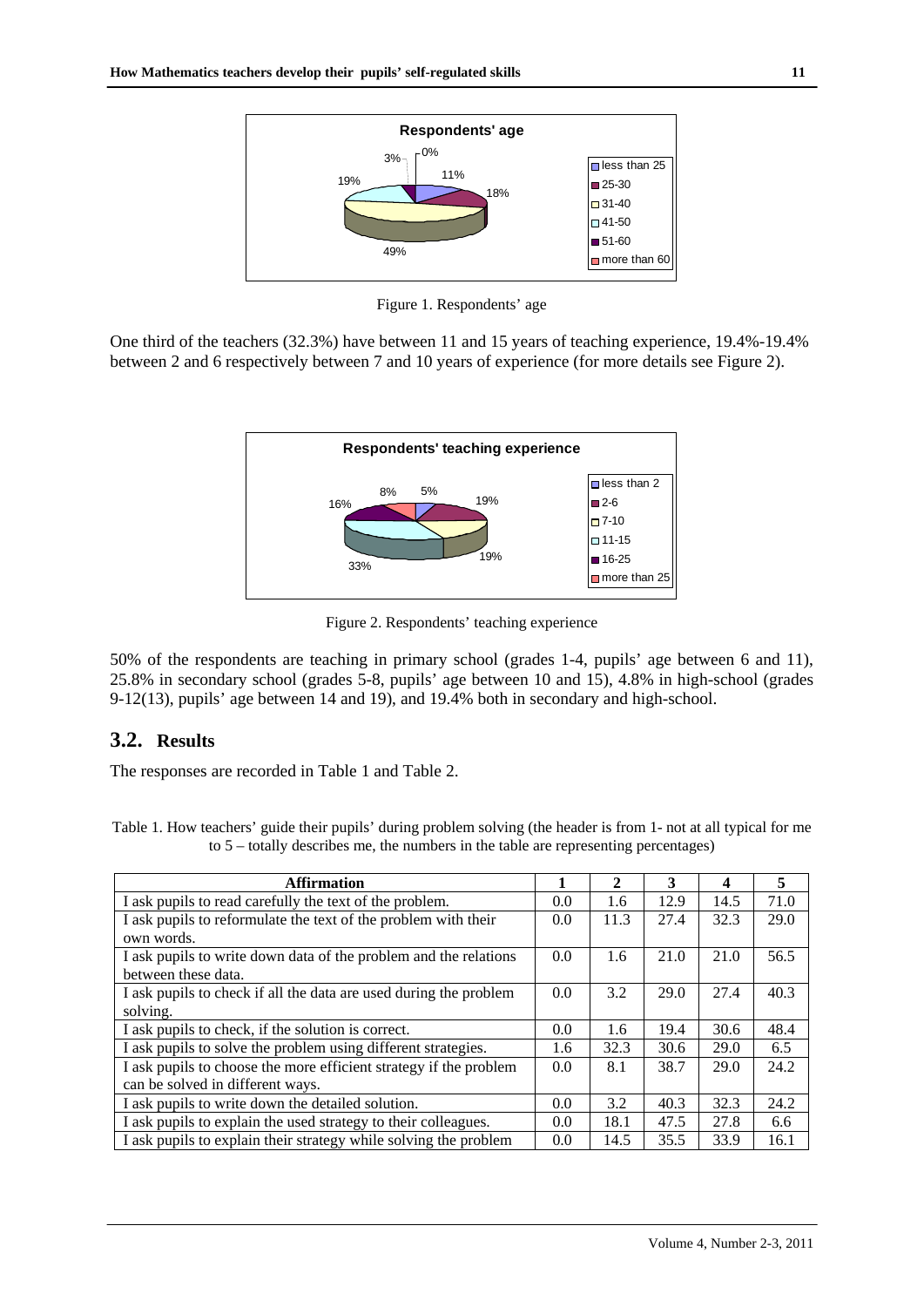| <b>Affirmation</b>                                             |      |      |      |      |      |
|----------------------------------------------------------------|------|------|------|------|------|
| I ask him/her to read again the text of the problem.           | 0.0  | 1.6  | 16.1 | 22.6 | 59.7 |
| I ask him/her to tell what is his/her difficulty               | 1.6  | 3.2  | 27.4 | 35.5 | 32.3 |
| I give him/her ideas, but I don't give the necessary strategy. | 0.0  | 3.2  | 17.7 | 37.1 | 41.9 |
| I write the solution on the blackboard.                        | 35.5 | 46.8 | 11.3 | 0.0  | 6.5  |
| I encourage him/her to try more methods.                       | 3.2  | 11.3 | 46.8 | 29.0 | 9.7  |
| I ask him/her to present previous knowledge about the problem. | 1.6  | 12.9 | 46.4 | 24.8 | 14.3 |

Table 2. How teacher reacts if a pupil can't solve the problem (the header is from 1- not at all typical for me to 5 – totally describes me, the numbers in the table are representing percentages)

In the following we add the percentages from column 1 and 2 to obtain the percentage of those teachers who don't assume the given affirmation, and we add column 4 and 5 to get the percentage of those teachers whom typical.

#### **3.3. Discussion**

Understanding the problem is one of the most important steps of the problem solving. Pupils should read the text of the problem, identify the context of the problem, rephrase the problem in their own words, write down the given and unknown data, draw diagrams and figures to help themselves to understand better the problem and see the relations between these data. Most of the teachers (85.5%) ask the pupils to read carefully the text of the problem, 77.5% of them guide pupils to write down the data of the problem and the relations between these data, but only 61.3% ask the pupils to reword the problem (Table 1).

Self-efficacy is student's judgments about their ability to successfully complete a task, as well as students' confidence in his/her skills to perform the task [12]. The questions related with this skill is about explaining their difficulties in case of an unsuccessful problem solving and evaluating the correctness of a solution. 79% of the teachers are aware about the importance of checking the correctness of the solution (Table 1). 67.8% of the teachers are asking their pupils to explain the difficulties what they have encountered in case of an unsuccessful problem solving (Table 2).

Self-control and self-monitoring are important skills of a self-regulated learner. While solving mathematical problems "control has to do with the decisions and actions undertaken in analyzing and exploring problem conditions, planning courses of action, selecting and organizing strategies, monitoring actions and progress, checking outcomes and results, evaluating plans and strategies, revising and abandoning unproductive plans and strategies, and reflecting upon all decisions made and actions taken during the course of working on a problem." ([3], p. 4) From Table 1 we conclude that the percentage of those teachers who ask pupils to check data and outcomes is high: 67.7% of the teachers ask pupils to check if they have used all the data of the problem, 79% ask to check if the solution is correct. The percentage of those teachers who ask pupils to use more strategies for solving a problem is much lower, only 35.5%. A higher percentage, 53.2% of the teachers ask their pupils to choose the more efficient strategy if a problem can be solved using different strategies. These low percentages can be explained with the fact that traditional mathematics teaching is still widely used in Romania: the teacher presents a method that gives problems to practice that method. This is encouraged by the national tests, where problems are not challenging; they need only to apply formulas or algorithms [4, 5].

Asking pupils to explain how they solve a problem is important for developing their SRL skills. Questions as "What (exactly) are you doing? Why are you doing it? How does it help you?" ([14], p. 206) help students to reflect on their strategies and to verbalize their reasoning. "When thinking is articulated regularly, patterns of thinking develop that are iterative. Thinking cannot be articulated unless students reflect on the problem and the strategies they use to solve it; articulation, in turn, increase reflection, which leads to understanding." ([1], p. 188) The collaborative learning helps students to develop their self-regulation competencies [11] and gives the opportunity for the pupils to verbalize their thinking, to explain their reasoning. 50% of the teachers ask pupils to tell how they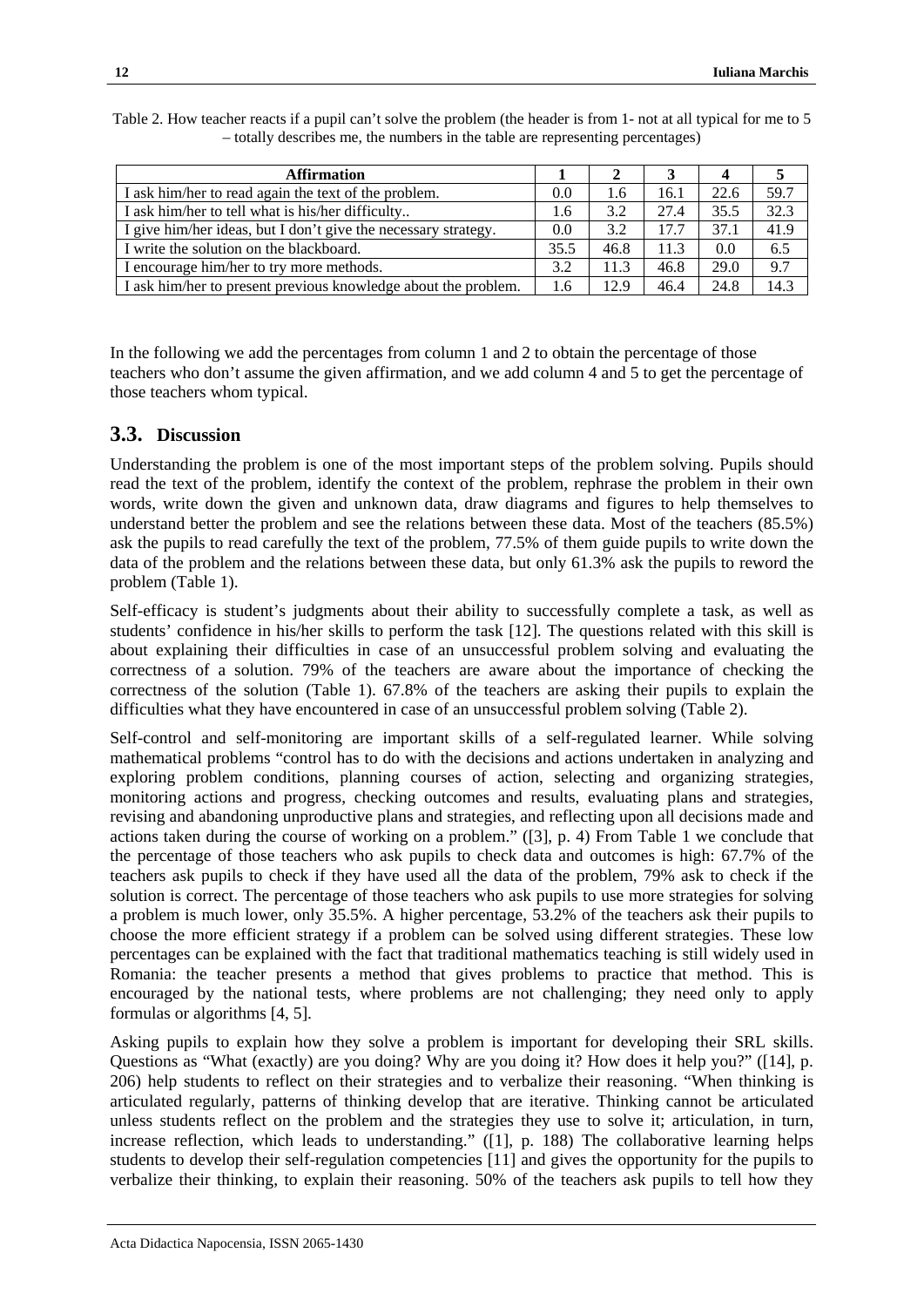solve the problem and only 34.4% of the teachers guide students to explain the used strategy to their colleagues (Table 1).

In case of unsuccessful problem solving there are some steps one can make: reread the problem, recall previous knowledge, try different methods, search for similar worked examples, seek for help, etc. Only 39.1% of the teachers ask pupils to present previous knowledge about the problem and 38.7% to recall and try different methods.

#### **4. Conclusions, recommendations, future directions of investigations**

The results are shown that more than two third of the teachers promote the methods of understanding the problem; develop pupils' self-efficacy and self-control. But only one third of the teachers ask pupils to use different strategies for solving a problem; ask students to explain the solution to their colleagues. In case of unsuccessful problem solving only one third of the respondents ask pupils to present previous knowledge about the problem; recall and try different methods.

The research limitation is the size of the sample. To get stronger conclusions the research should be extended to a wider sample. As a future research, it would be interested to study the correlation between teachers' problem solving guidance in the classroom and their pupils' self-regulation level.

#### **References**

- [1] Fennema, E.; Sowder, J. & Carpenter, T. P. (1999). Creating classrooms that promote understanding. In: Fennema, E. & Romberg, T. A. (eds.), *Mathematics classroom that promote understanding* (pp. 185-199). Mahwah, NJ: Erlbaum.
- [2] Gandhi, H. & Varma, M. (2009). Strategic Content Learning Approach to Promote self-Regulated Learning in Mathematics, *Proceedings of epiSTEME 3,* 119-124.
- [3] Lester, F. K.; Garofalo, J. & Kroll, D. L. (1989). *The role metacognition in mathematical problem solving: A study of two grade seven classes* (Final report, NSF project MDR 85-5046). Bloomington: Indiana University, Mathematics Education Development Center.
- [4] Marchis, I. (2009a). Comparative analysis of the mathematics problems given at international tests and at the Romanian national tests, *Acta Didactica Napocensia,* 2(2) 141-148.
- [5] Marchis, I. (2009b). A comparison of the national tests on mathematics for 12-13 years old pupils in Romania and Singapore, *Studia Universitatis Babes-Bolyai Psychologia-Paedagogia*, LIV(2), 177-184.
- [6] Marchis, I. (2010). Self-regulated learning and mathematical problem solving, submitted.
- [7] Marchis, I. & Balogh, T. (2010). Secondary school pupils' self-regulated learning skills, *Acta Didactica Napocensia,* 3(3) 147-152.
- [8] Pape, S. J.; Bell, C. V. & Yetkin, I. E. (2003). Developing mathematical thinking and selfregulated learning: A teaching experiment in a seventh-grade mathematics classroom, *Educational Studies in Mathematics*, 53, 179-202.
- [9] Pintrich, P. R. (1995). Understanding self-regulated learning. In: Pintrich. P. (ed.), *Understanding self-regulated learning* (pp. 3-13). San Francisco, CA: Jossey-Bass Inc.
- [10] Pintrich, P. R. (2000). The role of goal orientation in self-regulated learning. In: Boecaerts, M.; Pintrich, P. R.; Zeidner, M. (eds.), *Handbook of self-regulation* (pp. 451-502). San Diego: Academic Press.
- [11]Pintrich, P. R. & Schunk, D. H. (2002). *Motivation in education: Theory, research, and applications.* Upper Saddle River, NJ: Merrill Prentice Hall.
- [12]Pintrich, P. R.; Smith, D.; Garcia, T.; McKeachie, W (1993). Predictive validity and reliability of the Motivated Strategies for Learning Questionnaire. *Educational and Psychological Measurement,* 53, 801-813.